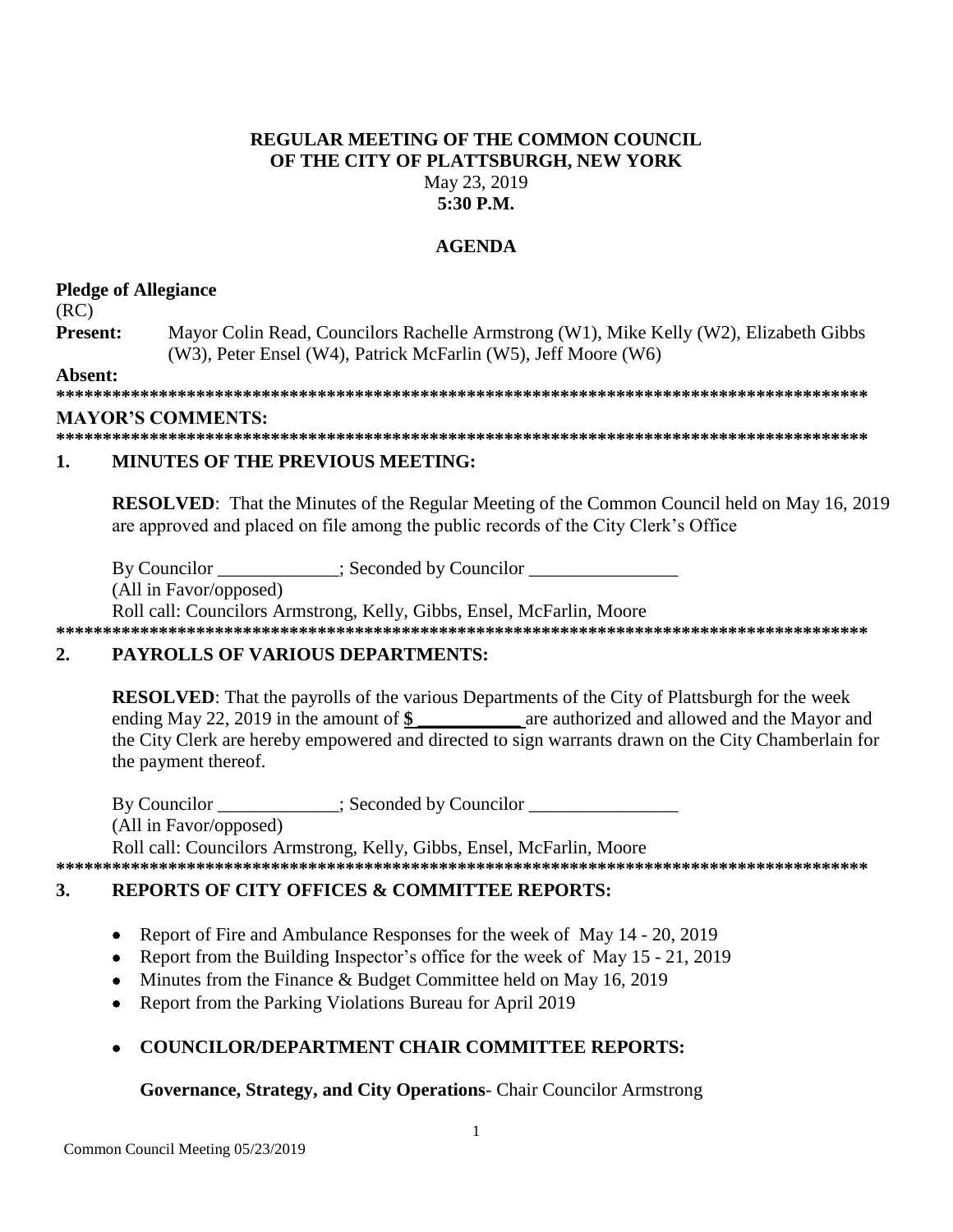**City Infrastructure** – Chair Councilor Moore

**Finance and Budget – Chair Councilor Kelly** 

**Public Safety – Chair Councilor Gibbs** 

**Plattsburgh Public Library** – Chair Councilor Ensel

**MLD - MLD Board President Councilor McFarlin** 

**RESOLVED:** That the reports as listed are hereby ordered received and any written reports are placed on file among the public records of the City Clerk's Office.

Seconded by Councilor By Councilor (All in Favor/opposed) Roll call: Councilors Armstrong, Kelly, Gibbs, Ensel, McFarlin, Moore 

#### **CORRESPONDENCE OR RECOMMENDATIONS FROM BOARDS:** 4. **None**

#### 5. **AUDIT OF CLAIMS:**

**RESOLVED:** That the bills Audited by the Common Council for the week ending May 24, 2019 in the are authorized and allowed and the Mayor and City Clerk are hereby amount of  $\$\$ authorized and directed to sign warrants drawn on the City Chamberlain for the payment thereof.

By Councilor : Seconded by Councilor

(All in Favor/opposed)

Roll call: Councilors Armstrong, Kelly, Gibbs, Ensel, McFarlin, Moore 

#### PERSONS ADDRESSING COUNCIL ON AGENDA ITEMS ONLY: 6.

### 

#### 7. **OTHER ITEMS:**

A. WHEREAS, the City of Plattsburgh entered into a development agreement with Prime Plattsburgh LLC (hereafter "Prime") on April 1, 2019 for Prime to study, design, seek and obtain permit approval, purchase and then construct a mixed-use development on the real property located at 22 Durkee Street in the City of Plattsburgh; and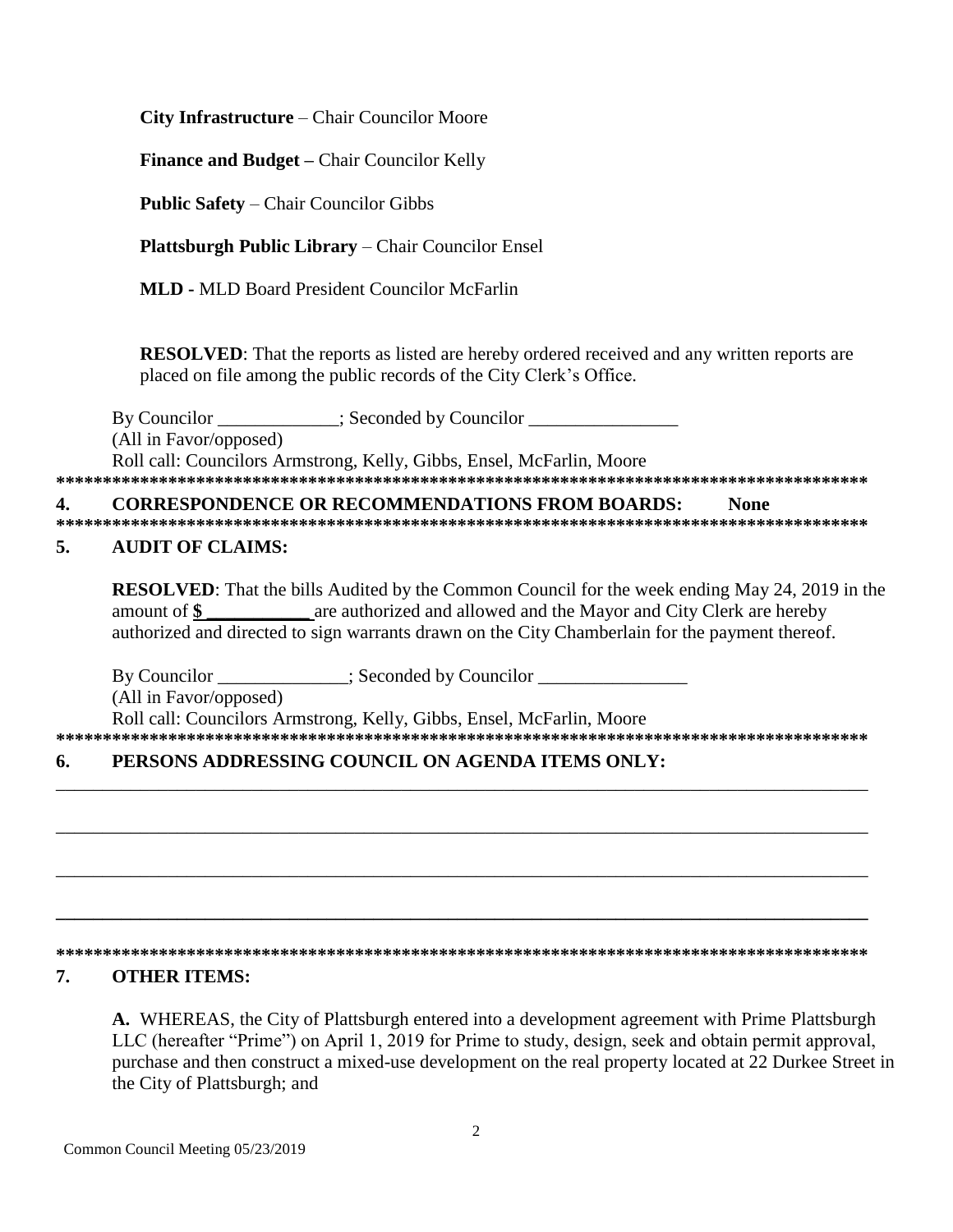WHEREAS, the development agreement stipulates that the Common Council shall approve the preliminary Plans generated by Prime during the Pre-Permitting and Design Phase of the project; and

WHEREAS, Prime has presented sufficient preliminary Plans to the Common Council for their review and comment.

NOW THEREFORE IT IS HEREBY RESOLVED, the Common Council accepts and approves the preliminary Plans submitted by Prime, subject to permitting requirements and segra review by the City's Planning Board, Zoning Board of Appeals, and/or County Planning Board.

By Councilor \_\_\_\_\_\_\_\_\_\_; Seconded by Councilor \_\_\_\_\_\_\_\_\_\_\_\_\_\_\_

Discussion:

Roll call: Councilors Armstrong, Kelly, Gibbs, Ensel, McFarlin, Moore

ACTION TAKEN: Adopted \_\_\_\_\_ Defeated \_\_\_\_\_\_ Withdrawn \_\_\_\_\_ Tabled \_\_\_\_\_

Follow up Action: 

**B. RESOLVED:** In accordance with the request therefore the Common Council approves that the Mayor is authorized to sign a new contract with ComPlus Data Innovations, Inc for parking ticket collection services at a cost of 17% of the revenue. This is a .5% reduction to the current contract and they will provide all new equipment; including desktop computers, handheld ticketing hardware, software and maintenance of same.

By Councilor \_\_\_\_\_\_\_\_\_\_\_; Seconded by Councilor \_\_\_\_\_\_\_\_\_\_\_\_\_\_\_\_\_\_\_\_\_\_\_\_\_\_\_\_\_\_\_\_

Discussion:

Roll call: Councilors Armstrong, Kelly, Gibbs, Ensel, McFarlin, Moore

**ACTION TAKEN:** Adopted \_\_\_\_\_ Defeated \_\_\_\_ Withdrawn Tabled

Follow up Action:

C. RESOLVED: In accordance with the request therefore the Common Council approves the City Chamberlain to adjust the 2019 General Fund Budget by an increase of \$3,885.60 equally in estimated revenues and appropriations for the insurance proceeds claimed for the repairs of a damaged Police vehicle.

By Councilor \_\_\_\_\_\_\_\_\_\_; Seconded by Councilor \_\_\_\_\_\_\_\_\_\_\_\_\_\_\_\_\_\_\_\_\_\_\_\_\_\_\_\_\_\_\_\_\_

Discussion:

Roll call: Councilors Armstrong, Kelly, Gibbs, Ensel, McFarlin, Moore

| <b>ACTION TAKEN:</b> Adopted | Defeated | Withdrawn | Tabled |
|------------------------------|----------|-----------|--------|
| Follow up Action:            |          |           |        |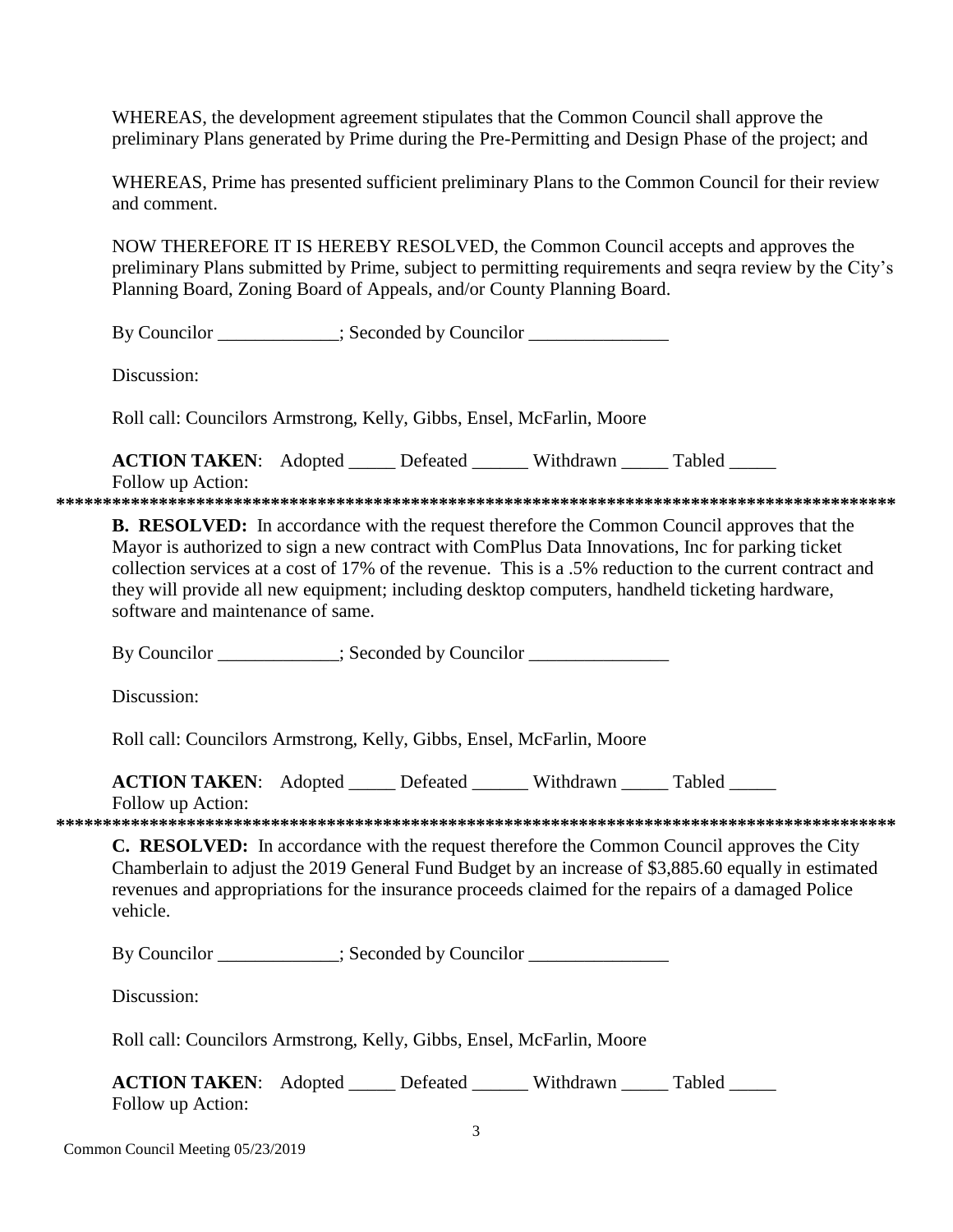### **\*\*\*\*\*\*\*\*\*\*\*\*\*\*\*\*\*\*\*\*\*\*\*\*\*\*\*\*\*\*\*\*\*\*\*\*\*\*\*\*\*\*\*\*\*\*\*\*\*\*\*\*\*\*\*\*\*\*\*\*\*\*\*\*\*\*\*\*\*\*\*\*\*\*\*\*\*\*\*\*\*\*\*\*\*\*\*\*\*\***

### **D. FORMATION OF PLATTSBURGH SUSTAINABILITY TASK FORCE**

WHEREAS, by Resolution dated April 24, 2019, as introduced by Councilor Rachelle Armstrong, the City of Plattsburgh Common Council ("Common Council") adopted a Climate Smart Community Pledge, which recognized the threat of climate change to our City operations, citizens, and the planet and outlined the ten elements that should be taken to mitigate this threat, increase energy efficiency, and build resilience and sustainability in our City; and

WHEREAS, on April 24, 2019, Colin Read, Mayor of the City of Plattsburgh, announced a 58-point Energy and Economic Resiliency Plan, which set forth categories in which the City and its residents could incentivize and adopt increased energy efficiency programs, remove disincentives for energy efficiency, improve planning for future energy enhancements, reduce greenhouse gas creation, and improve energy and social resiliency; and

WHEREAS, in furtherance of the Climate Smart Community Pledge, the NYS DEC recommends the establishment of a task force and coordinator to implement the Pledge.

NOW THEREFORE, IT IS HEREBY RESOLVED, that the Common Council hereby establishes the "Joint Task Force on Sustainability and Climate Smart Practices in Community Planning," hereinafter called the "City of Plattsburgh Sustainability Task Force." The purpose of the Sustainability Task Force is two-fold: first, to audit the City's energy portfolio and consumption and advise the Common Council on energy, waste, efficiency, and climate related issues so that the City can lead by example, and second, to foster and enhance a community platform to improve community resilience, economic transformation and broad public engagement with respect to these initiatives; and it is further

RESOLVED, that members of the Sustainability Task Force, per the nominations and selections below, will be approved by the Common Council. Each member will be appointed for a two-year renewable term and will serve without compensation. The Sustainability Task Force shall include the following representatives:

- A. An employee/officer within the City or member of the Common Council to serve as "Coordinator"/Chair of the Sustainability Task Force to be nominated by the Mayor in consultation with the Common Council.
- B. An employee/officer within the City of Plattsburgh's Municipal Lighting Department as nominated by the Superintendent of the MLD.
- C. A professor/adjunct professor from Clinton County Community College or SUNY Plattsburgh, or alternatively, a representative from the business or industrial community with experience in site operations, as nominated by the Mayor.
- D. A member of a local, not-for-profit corporation, or related organization or affiliation as nominated by the Mayor.
- E. A representative from the Climate Smart Community Coalition, as nominated by that Coalition.
- F. An employee/officer within the City of Plattsburgh's Building Inspector's Office or Planning Board as nominated by the City of Plattsburgh's Building Inspector.
- G. An employee/officer within the City of Plattsburgh's Community Development Department selected by the Director of Community Development;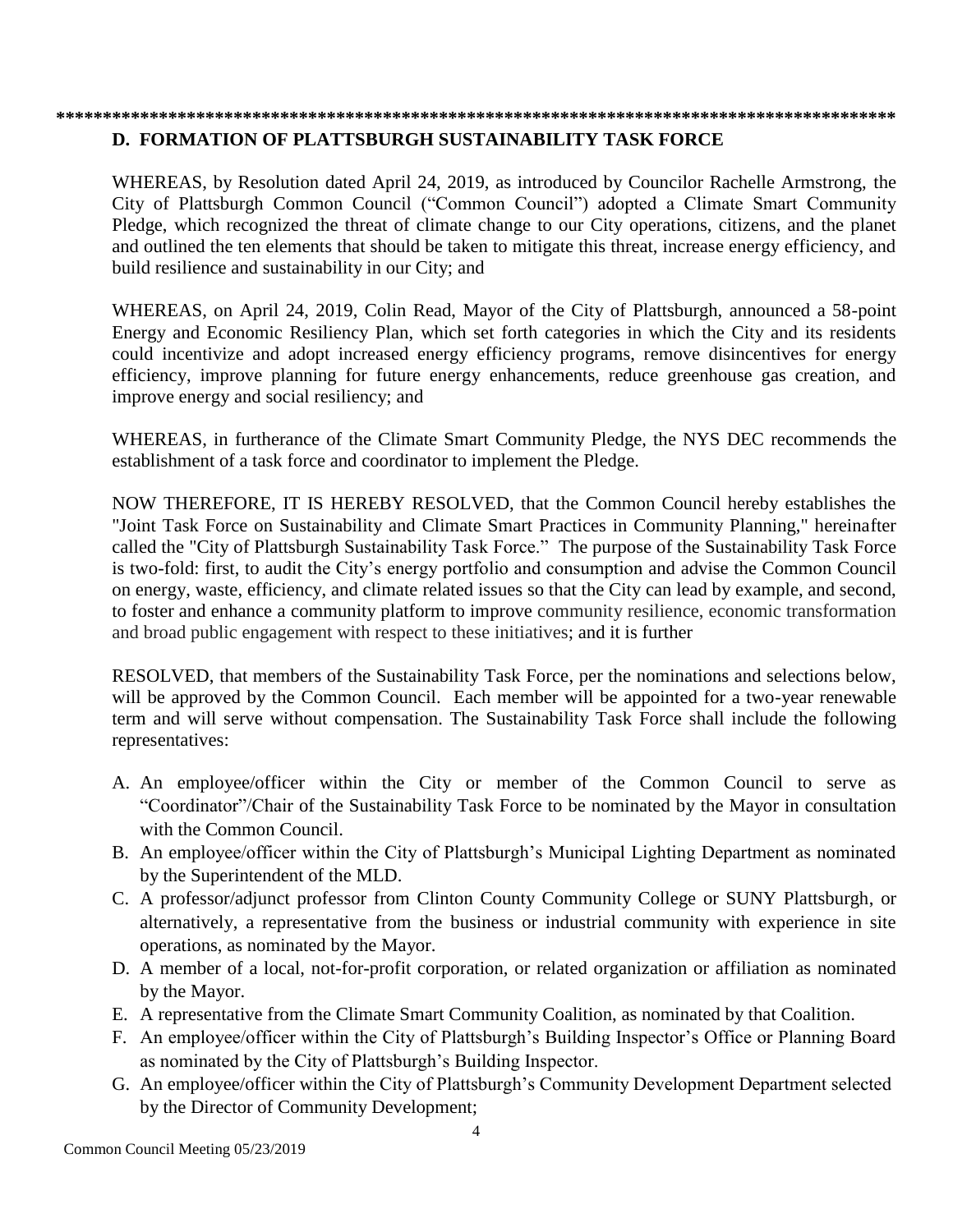RESOLVED, that the Sustainability Task Force shall establish rules of procedure and a meeting schedule at their first meeting; and it is further

RESOLVED, that the Sustainability Task Force shall meet within City Hall and undertake the following tasks:

- Review the Climate Smart Community Pledge; 58-Point Energy and Economic Resiliency Plan; City's Procurement Policy; City's Zoning Code and Comprehensive Plan; MLD-policies and regulations; the City's energy portfolio; state and federal programs which address climate change; and other related materials.
- Set forth the tasks necessary to complete an energy audit of City-owned properties and vehicles. This will require the task force to gather data, inventory Green House Gas ("GHG") emissions, and establish baselines for local government operations and community sectors. Develop quantifiable interim GHG emission targets consistent with emission reduction goals and propose a schedule and financing strategy to meet them. Encourage stakeholder and public input and develop an action plan.
- Research and evaluate potential options for enhancements and improvements to the City's energy use, conservation programs, energy portfolio; zoning code; comprehensive plan; tax code; procurement policy; grant opportunities; and other greenhouse gas initiatives.
- Recommend to the Common Council appropriate and desirable changes in existing local laws and ordinances relating to Climate Smart Goals or new local laws and ordinances.
- Work directly with the Mayor and City departments to set ongoing goals for decreasing electricity and fossil fuel energy demand consistent with the Climate Smart Communities pledge.
- Develop plans to supply 100% of the City's power, heat and hot water needs from solar, wind, and hydropower.
- Identify opportunities to incorporate climate protection, sustainability and environmental goods and service industries into economic development plans. Encourage Climate Smart solid waste management practices.
- Researching and supporting projects that help to reduce greenhouse gas emissions from the entire community/local economy.
- Researching and supporting projects that build community resilience to a changing climate.
- Evaluate risks from unavoidable climate change, set adaptation goals and plan for adaptation. Identify climate change impacts (such as flooding, drought, and extreme temperatures) that could affect the broader community. Identify areas such as water supply and sewer infrastructure that may be at risk due to future changes in climate.
- Produce periodic reports to inform the Common Council and the public on the data and recommendations for the City to implement the goals outlined in the Climate Smart Community Pledge and the 58-Point Energy and Economic Resiliency Plan.
- Work collaboratively with the Climate Smart Community Coalition and similar groups and task forces in the City and neighboring communities to ensure that efforts complement and reinforce one another.
- Review and relay advisory opinions, suggestions and recommendations from the Climate Smart Community Coalition to the Common Council.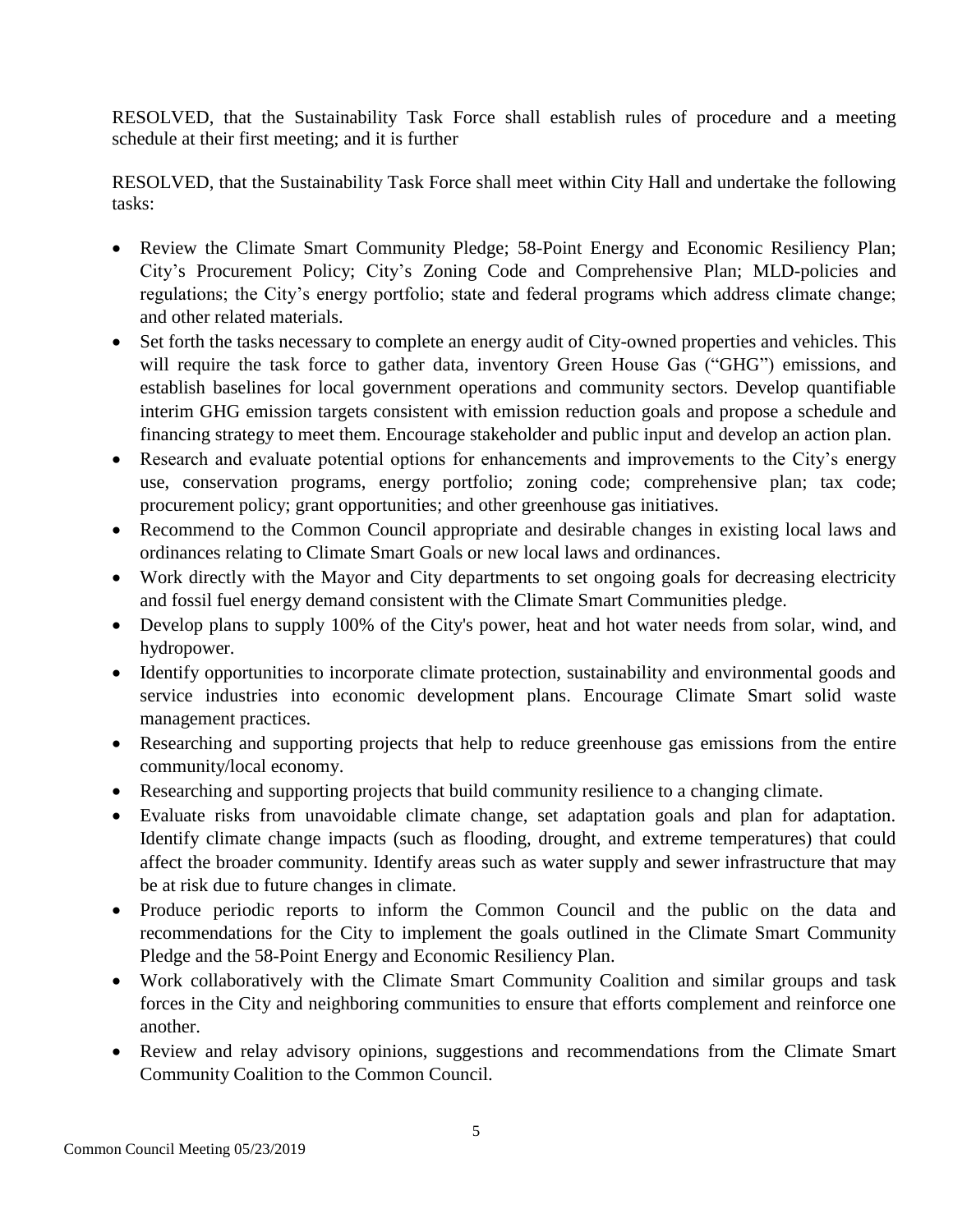Seek to coordinate, assist, and unify the efforts of private groups, institutions, and individuals within the City of Plattsburgh and neighboring communities in accordance with these purposes; and it is further

RESOLVED, that the Sustainability Task Force shall meet at least four times a year, or more frequently per their agenda, and will not hold its first meeting until at least 7 members have been approved by the Common Council; and it is further

RESOLVED, that vacancies on the Sustainability Task Force shall be filled in the same manner as the original appointment, except that a vacancy occurring other than by the expiration of term of office shall be filled only for the remainder of the unexpired term.

RESOLVED, that the Sustainability Task Force shall comply with the New York Open Meetings Law and the New York Freedom of Information Act, and shall maintain sign-in sheets for attendance, and shall be a standing task force until dissolved by Resolution of the Common Council.

By Councilor \_\_\_\_\_\_\_\_\_\_\_\_; Seconded by Councilor

Discussion:

Roll call: Councilors Armstrong, Kelly, Gibbs, Ensel, McFarlin, Moore

**ACTION TAKEN:** Adopted \_\_\_\_\_\_ Defeated \_\_\_\_\_\_ Withdrawn Tabled

Follow up Action: **\*\*\*\*\*\*\*\*\*\*\*\*\*\*\*\*\*\*\*\*\*\*\*\*\*\*\*\*\*\*\*\*\*\*\*\*\*\*\*\*\*\*\*\*\*\*\*\*\*\*\*\*\*\*\*\*\*\*\*\*\*\*\*\*\*\*\*\*\*\*\*\*\*\*\*\*\*\*\*\*\*\*\*\*\*\*\*\*\*\***

**E. RESOLVED:** In accordance with the request therefore the Common Council approves that the Mayor is authorized to sign an agreement between the New York Municipal Power Agency (NYMPA) and the Plattsburgh Municipal Lighting Department (PMLD) regarding procurement of Renewable Energy Credits ("REC's") to be used by Plattsburgh to achieve a 100% renewable energy electric supply.

By Councilor \_\_\_\_\_\_\_\_\_\_; Seconded by Councilor \_\_\_\_\_\_\_\_\_\_\_\_\_\_\_\_\_\_\_\_\_\_\_\_\_\_\_\_\_\_\_\_\_

Discussion:

Roll call: Councilors Armstrong, Kelly, Gibbs, Ensel, McFarlin, Moore

**ACTION TAKEN:** Adopted Defeated Withdrawn Tabled

Follow up Action:

**\*\*\*\*\*\*\*\*\*\*\*\*\*\*\*\*\*\*\*\*\*\*\*\*\*\*\*\*\*\*\*\*\*\*\*\*\*\*\*\*\*\*\*\*\*\*\*\*\*\*\*\*\*\*\*\*\*\*\*\*\*\*\*\*\*\*\*\*\*\*\*\*\*\*\*\*\*\*\*\*\*\*\*\*\*\*\*\*\*\***

**F. RESOLVED:** In accordance with the request therefore the Common Council approves that the Mayor is authorized to sign a deed and related documents to merge tax map parcel 207.20-7-14 (40 Bridge Street) into tax map parcel 207.20-7-15 (22 Durkee Street)

By Councilor \_\_\_\_\_\_\_\_\_\_; Seconded by Councilor \_\_\_\_\_\_\_\_\_\_\_\_\_\_\_\_\_\_\_\_\_\_\_\_\_\_\_\_\_\_\_\_\_

Discussion: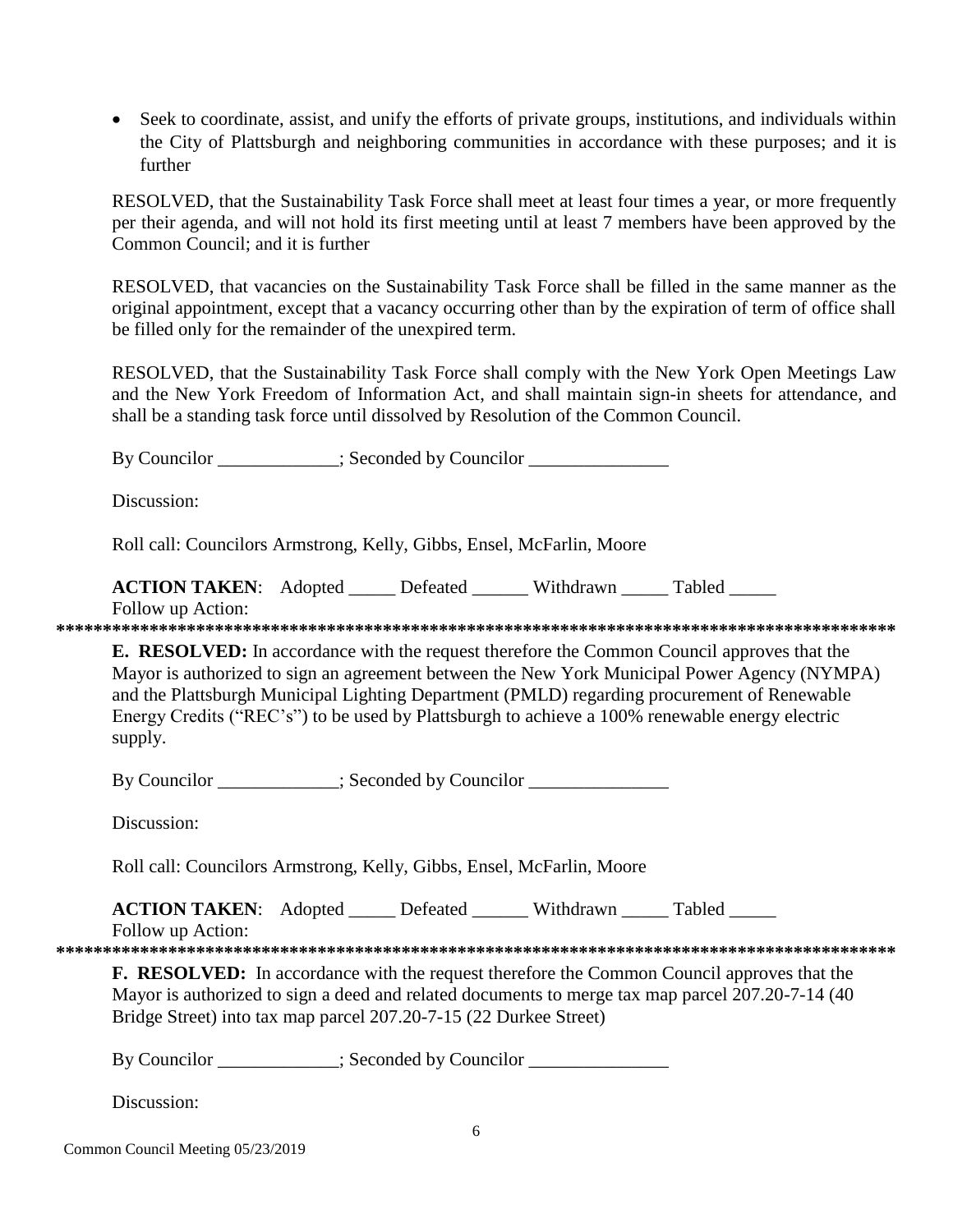|     | Roll call: Councilors Armstrong, Kelly, Gibbs, Ensel, McFarlin, Moore                                                                                                                                                                                                                                                                                                                                                                                   |
|-----|---------------------------------------------------------------------------------------------------------------------------------------------------------------------------------------------------------------------------------------------------------------------------------------------------------------------------------------------------------------------------------------------------------------------------------------------------------|
|     | ACTION TAKEN: Adopted _____ Defeated ______ Withdrawn _____ Tabled _____<br>Follow up Action:                                                                                                                                                                                                                                                                                                                                                           |
| 8.  | <b>TRAVEL REQUEST:</b><br><b>None</b>                                                                                                                                                                                                                                                                                                                                                                                                                   |
| 9.  | <b>RESOLUTIONS FOR INITIAL CONSIDERATION:</b>                                                                                                                                                                                                                                                                                                                                                                                                           |
|     | A. RESOLVED: In accordance with the request therefore the Common Council approves a<br>Police Department employee to attend "NYS Homeland Security and Emergency Services Initial<br>Response to Active Shooter Training" from June 23-25, 2019 in Oriskany, NY. The total cost will not<br>exceed \$155.00 and will be expensed out of the Asset Forfeiture Fund. The lodging and training will be<br>provided by the Department of Homeland Security. |
|     | By Councilor __________; Seconded by Councilor ______________                                                                                                                                                                                                                                                                                                                                                                                           |
|     | Discussion:                                                                                                                                                                                                                                                                                                                                                                                                                                             |
|     | Roll call: Councilors Armstrong, Kelly, Gibbs, Ensel, McFarlin, Moore                                                                                                                                                                                                                                                                                                                                                                                   |
|     | ACTION TAKEN: Adopted _____ Defeated ______ Withdrawn _____ Tabled _____<br>Follow up Action:                                                                                                                                                                                                                                                                                                                                                           |
| 10. | <b>NEW BUSINESS AND COUNCILOR REPORTS:</b>                                                                                                                                                                                                                                                                                                                                                                                                              |
|     |                                                                                                                                                                                                                                                                                                                                                                                                                                                         |
|     |                                                                                                                                                                                                                                                                                                                                                                                                                                                         |
|     |                                                                                                                                                                                                                                                                                                                                                                                                                                                         |
| 11. | <b>CLOSING PUBLIC COMMENTS ON ANY TOPIC:</b>                                                                                                                                                                                                                                                                                                                                                                                                            |
|     |                                                                                                                                                                                                                                                                                                                                                                                                                                                         |
|     |                                                                                                                                                                                                                                                                                                                                                                                                                                                         |
|     |                                                                                                                                                                                                                                                                                                                                                                                                                                                         |
|     |                                                                                                                                                                                                                                                                                                                                                                                                                                                         |
|     |                                                                                                                                                                                                                                                                                                                                                                                                                                                         |